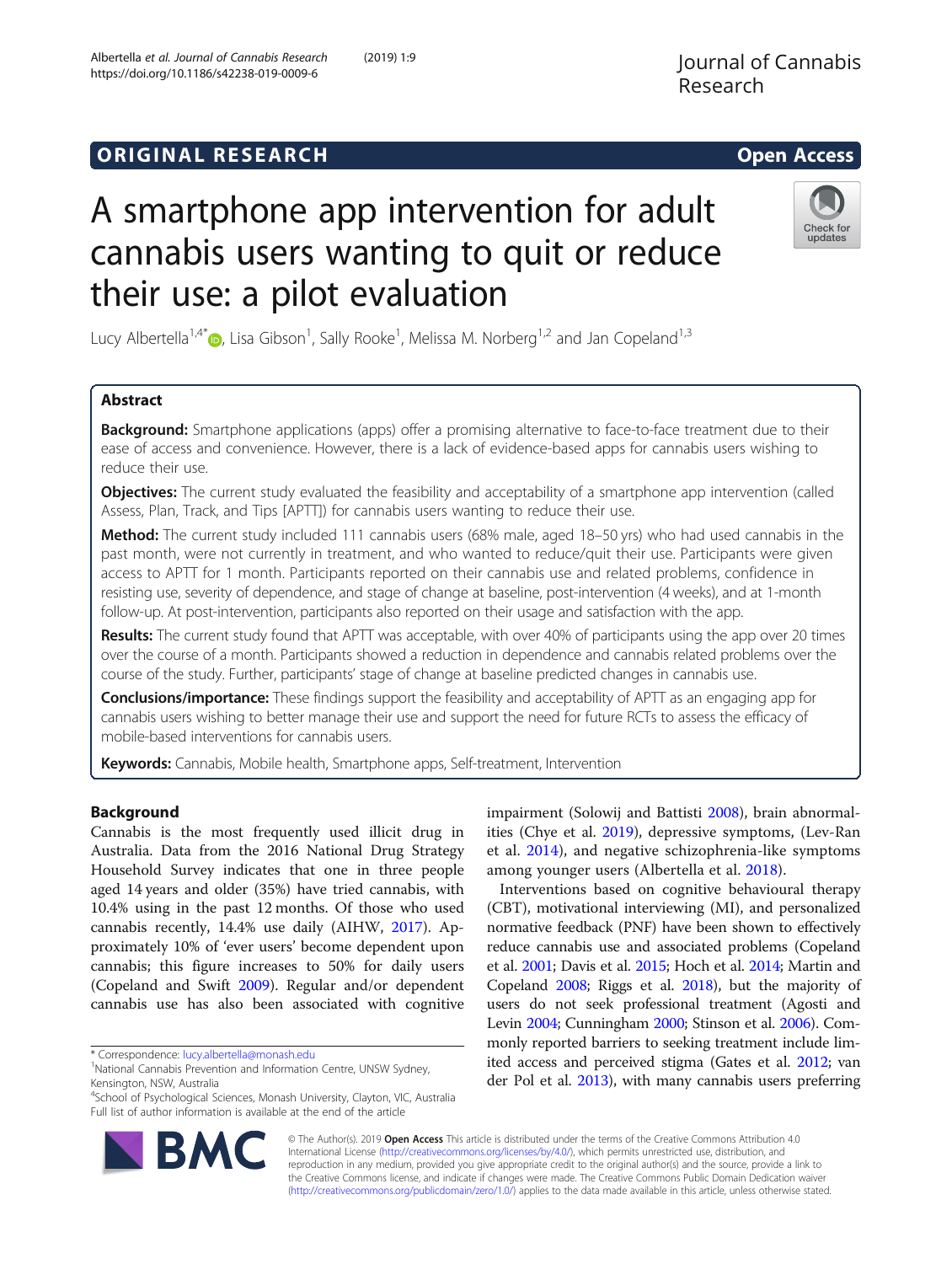self-reliant interventions and informal help to assist with quitting (e.g., van der Pol et al. [2013](#page-9-0)).

Technology-delivered interventions offer a promising alternative to face-to-face treatment due to their ease of access and convenience. Importantly, they have been shown to be effective in reducing cannabis use and related problems (Gates and Copeland [2017](#page-8-0); Hoch et al. [2016](#page-9-0); Olmos et al. [2017\)](#page-9-0). For example, in an evaluation of a fully self-guided internet treatment intervention for cannabis use, participants in the active group reduced their cannabis use by 40% compared to control participants, who reduced their use by 28% (Rooke et al. [2013](#page-9-0)). In another study, participants who undertook a 50-day web-based intervention (supplemented by therapist support) showed greater reductions in their cannabis use compared to a wait-list control at the 3-month followup, with the between-group effect size being moderate to large (Tossman et al. [2011](#page-9-0)).

The benefits of employing technology to deliver effective cannabis use treatment interventions are perhaps best illustrated through mobile-phone technology. Most people own a mobile phone (Klasnja and Pratt [2012](#page-9-0)) and feel deeply attached to it, carrying it everywhere they go (Vincent [2006](#page-9-0)). This connection may facilitate the uptake of health interventions delivered via a mobile phone (Klasnja and Pratt [2012\)](#page-9-0). There are now more than 300,000 medical or health-related applications (apps) available for download onto mobile devices (Aitken et al. [2017;](#page-8-0) Byambasuren et al. [2018\)](#page-8-0). Of these, however, the number that offer evidence-based strategies to change addiction-related behaviour is considerably smaller (Tofighi et al. [2019](#page-9-0)). For instance, out of hundreds of alcohol use intervention apps on iTunes, a minority offer behaviour change techniques that are evidence or theory based (Cohn et al. [2011](#page-8-0); Crane et al. [2015](#page-8-0)). Likewise, for smoking cessation, while a number of evidence-based mobile/app-based interventions have been developed and tested (Whittaker et al. [2016](#page-9-0)), very few are available publicly (Haskins et al. [2017\)](#page-9-0). For cannabis use, there is a general lack of publicly available evidence-based apps (Ramo et al. [2015\)](#page-9-0) as well as of studies examining the effectiveness of app-based interventions that are free of charge to the community.

Thus, we developed a smartphone app using cognitivebehavioural and motivation enhancement principles that have previously demonstrated efficacy in face-to-face and online treatment trials (Copeland et al. [2001](#page-8-0); Rooke et al. [2013;](#page-9-0) Schaub et al. [2013](#page-9-0)) as well as incorporated feedback from cannabis users at various stages of development. The current study examines the feasibility and acceptability of this app, APTT (Assess, Plan, Track, & Tips), as a mobiledelivered intervention to help cannabis users wishing to reduce or quit their use. We hypothesised that APTT participants would show significant reductions in their cannabis use, cannabis problems, dependence severity, and increased confidence to resist cannabis over time. Further, as an individual's stage of change (i.e., level of commitment to changing behaviour) has been shown to influence intervention engagement and drive behavioural changes (Connors et al. [2013](#page-8-0)), the current study will explore whether participants' stage of change influences app engagement, perceived usefulness, and cannabis use outcomes.

## Method

## Participants

One hundred and twenty-three people completed an online screener to determine study eligibility. Inclusion criteria required that participants were at least 16 years of age or older, owned an iPhone with internet connectivity, had an email account, reported using cannabis in the previous month, had a desire to quit or reduce their cannabis use, and were fluent in English. Age, desire to reduce use or quit, and iPhone requirements were specified in the study advertisement. Those who reported acute psychiatric distress, defined using the K10 (Kessler et al. [2002](#page-9-0)) and a cut-off score of 30, or who were currently receiving treatment for cannabis use, or had done so in the previous 3 months were also excluded. Twelve people were not eligible (six due to high distress, one due to not wanting to quit/reduce, and five due to not having an iPhone). One hundred and eleven people were recruited into the study and completed the baseline assessment.

## Procedures

Ethical approval for this study was given by the University of New South Wales (UNSW Australia) Human Research Ethics Committee. Recruitment was carried out via advertisements in print and online media seeking individuals interested in reducing or quitting their use of cannabis. Upon expressing interest, individuals were sent further participant information materials and a screening assessment via email. Eligible participants were notified by email and sent a link to complete the baseline assessment. Upon completion of this assessment, participants were provided with a link to the app along with downloading instructions. Participants were asked to use the app for 4 weeks.

All assessments were conducted online. Intervention outcomes were assessed after 4 weeks' use of APTT (post-intervention assessment) and again 1 month later (follow-up). After 4 weeks' use of the app, access was disabled, and participants were sent an email containing a link to an online post-intervention assessment. Another email was sent 1 month later with a link to the follow-up assessment. Participants who did not complete an assessment following the initial notification received up to three reminder emails, delivered weekly, then one telephone reminder when emails were unsuccessful.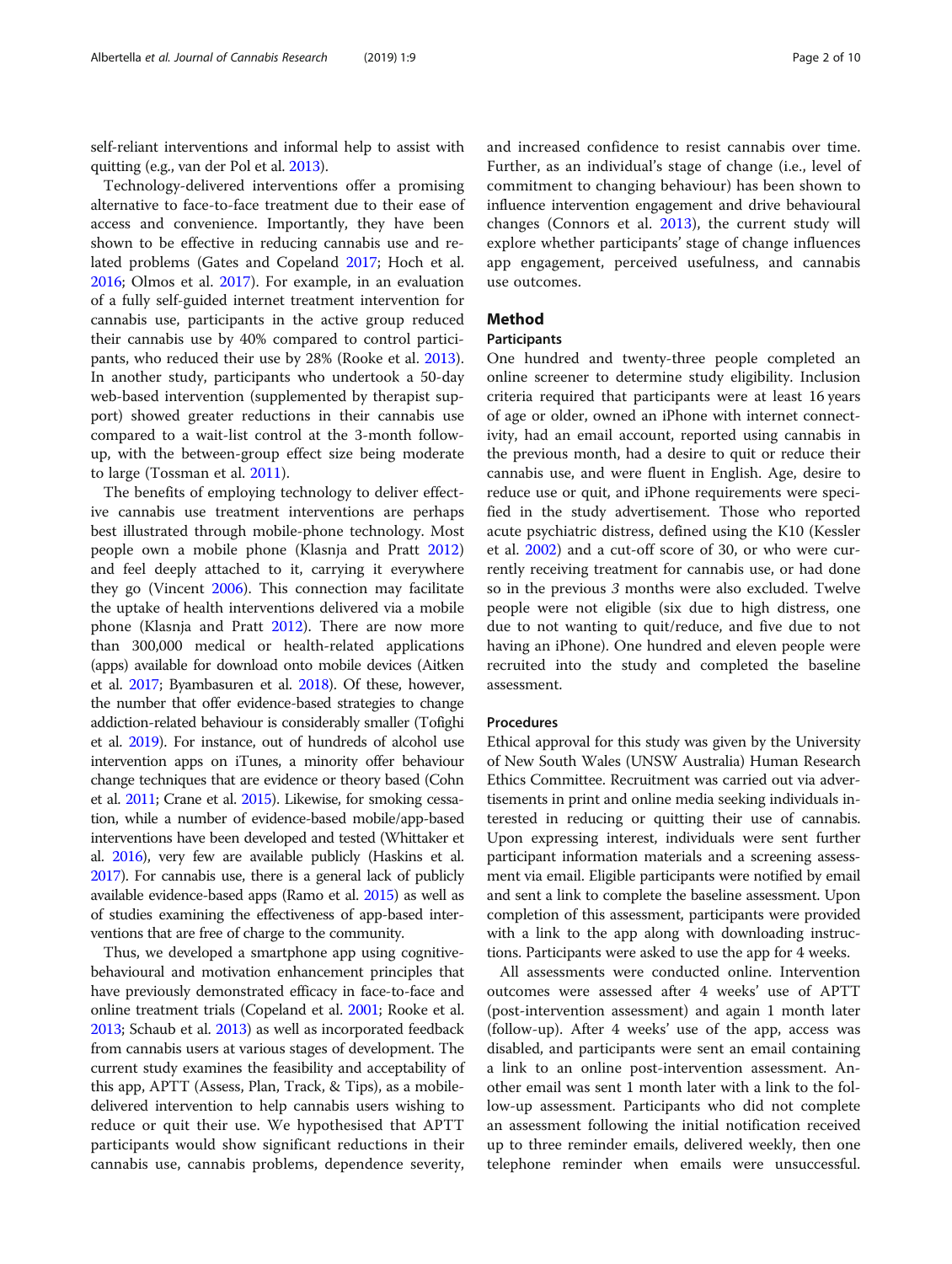Participants were reimbursed for completing each assessment (\$30 voucher for the baseline assessment, and \$50 voucher each for the post-intervention and followup assessments). At the completion of their participation in the study, participants were emailed a debriefing statement detailing the objectives of the study.

## Measures

Demographic information was collected from participants at baseline, including age, gender, and treatment history. At the post-intervention assessment, participants were asked questions relating to their usage of the app (adapted from Rizvi et al. [2011](#page-9-0)). This included "Approximately how many days did you use APTT in the past month?"  $(0 = I \text{ didn't use it, } 1 = 1 - 2 \text{ times, } 2 = 3 - 10$ times,  $3 = 11-20$  times,  $4 =$ More than 20 times) and "How much time, on average, did you use APTT per day?" (0 = Less than 5 min,  $1 = 5-10$  min,  $2 = 11-30$  min,  $3 = 31-60$  min,  $4 =$  More than 60 min). Participants also were asked to rate the helpfulness of APTT according to seven domains: feedback provided; setting a goal; monitoring goal progress; monitoring cannabis use; understanding reasons for use; providing strategies to manage use; motivating reduced use. Responses ranged from 1 to 5 ( $1 = not$ ) at all;  $2 = A$  little;  $3 =$  Somewhat;  $4 =$  Very much;  $5 =$ extremely). In addition, participants were asked to rate their satisfaction with the app using seven items from the Client Satisfaction Questionnaire (CSQ; Larsen et al. [1979\)](#page-9-0), modified to include app-specific wording (e.g. "How would you rate the quality of the service you received" was modified to "How would you rate the quality of APTT"). CSQ responses were scored from 0 to 3, with total scores ranging from 0 (dissatisfied) to 21 (very satisfied).

At all three time points, days of cannabis use over the past month, severity of dependence, confidence to resist use, and cannabis-related problems were assessed. Details regarding participants' cannabis use were collected using a modified (for online use) version of the Timeline Follow-Back method (TLFB; Norberg et al. [2012;](#page-9-0) Rueger et al. [2012;](#page-9-0) Sobell and Sobell [1996\)](#page-9-0). The TLFB asked participants to estimate their cannabis use over the past 30 days using a calendar. Cannabis dependence severity was assessed using the Severity of Dependence Scale (SDS; Gossop et al. [1995](#page-8-0)), a five-item questionnaire that produces a total score from 0 to 15, with higher scores indicating more severe dependence symptoms. The Cannabis Problems Questionnaire (CPQ; Copeland et al. [2005](#page-8-0)) consists of 20 yes/no response items to produce a total score out of 20 (higher scores indicate more problems) and has demonstrated good psychometric properties. Other outcomes of interest included confidence to resist using cannabis, which was measured using the eight-item Drug Taking Confidence Questionnaire (DTCQ-8) where

participants rated on a scale of 0 to 100% their confidence to resist cannabis in 8 different situations (Sklar and Turner [1999](#page-9-0)).

Finally, participants' stage of change was measured using the Readiness to Change Questionnaire (RCQ; Heather et al. [1991\)](#page-9-0), a 12-item questionnaire based on the stages of change model (Prochaska and DiClemente [1982](#page-9-0)). The RCQ was scored using the quick method, which allocates an individual according to one of three stages of behavior change (Precontemplation, Contemplation, and Action) based on the highest scale score. Where there are ties between stage scores, allocation is made to the higher motivational stage. Notably, all study participants fell into either the Contemplation or Action stages, with the exception of three participants in the Precontemplation stage. These participants were thus allocated to the Contemplation stage. $<sup>1</sup>$ </sup>

#### Intervention components

APTT comprised four modules: Assess, Plan, Track, and Tips. The Assess module assessed current levels of cannabis use, reasons for use, and perceived consequences. Personalised and normative feedback on cannabis use and cannabis-related problems was then provided, which could be saved for later viewing as well as forwarded to a nominated email address. This feedback report included information comparing the participant's cannabis use to the general Australian population (age and gender matched)<sup>2</sup>; how much money they would save a week/ year/twenty years if they stopped smoking; the number of cannabis abuse and dependence symptoms endorsed; self-reported pros and cons of cannabis use, reasons for cannabis use, and the negative consequences endorsed. After reading through the feedback, users were prompted to create a plan for reducing or quitting cannabis, which they could do so immediately or at a later stage.

The Plan module assisted users to choose a goal and create a plan to quit or reduce their cannabis use. Participants who used cannabis daily and opted to quit were provided with additional information on managing withdrawal and offered a reduction schedule (i.e., reduce daily use by one-third each day for 7 days) to minimise withdrawal (See Additional file [1](#page-8-0)). Participants did not have to accept the reduction schedule. Strategies to achieve goals were then provided based on participants' chosen reasons for use (e.g. to be liked/not feel left out; to feel good/get high; to relax/sleep/forget problems; to boost awareness/creativity; to be sociable/more confident). Participants could select and save their preferred strategies as 'favourites'. All

<sup>&</sup>lt;sup>1</sup>Re-running the analyses with these participants excluded did not change the results. <sup>2</sup>Data (from 2007 to 2010) obtained directly from the Australian

Government Department of Health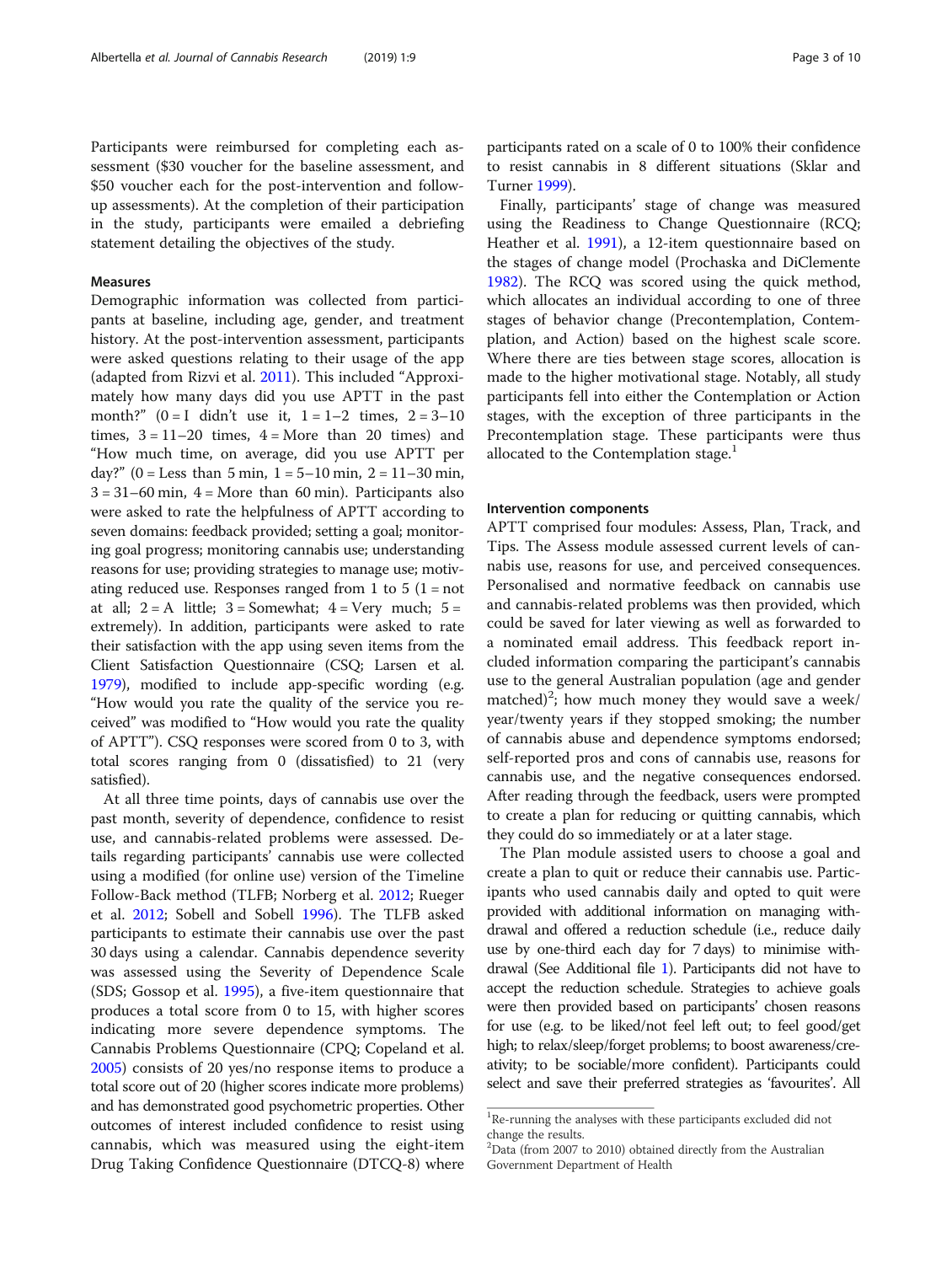reason-specific and general strategies were accessible in the Tips module. See Additional file [1](#page-8-0) for a range of screenshots demonstrating the format of the Tips module, as well as examples of strategies used.

To monitor progress towards goals, the Track module was designed for users to record daily their cannabis use (including if they had not used), the money they spent on cannabis, and their reasons for use. To encourage users to track their use, a daily prompt was provided, which could be switched off for those who preferred no reminders. Tracking information could be viewed in graphs and infographic formats and participants received a certificate of achievement (optional, via email) when they reached their goal.

The Tips module contained a comprehensive list of strategies to help users cope when faced with a range of triggers or situations that might lead them to using cannabis. Participants could refer to these strategies at any time and could select or deselect their preferred strategies for prominent display in the app.

In addition to these four functions, APTT was password protected and allowed users to email themselves personalised APTT content (e.g., feedback report, plan details, etc.). Lastly, users could choose either a male or female avatar or no avatar to guide them through the modules. Example screenshots are shown in Fig. 1.

#### Data analysis

The data were analysed using Generalised Estimating Equations (GEE), allowing for all participants to be entered into the analysis, even with missing data at one or both of the follow-up points. Supplementary Intention To Treat (ITT) analyses were also carried out, which used a last case carried forward (LCCF) approach, to examine the influence of attrition on study findings. These ITT analyses are provided in the Additional file [1](#page-8-0). For all analyses, an auto-regressive (1) correlation matrix was used. The cannabis use outcomes that were analysed as dependent variables included: cannabis use (number of days), cannabis problems (CPQ), cannabis dependence (SDS), and confidence to resist use (DTCQ-8). Days were analysed using a Poisson model with log link function. CPQ data had a normal distribution when considered across assessment time points, and was analysed using a linear model. DTCQ data were not normal and accepted techniques designed to transform it for further analyses failed. Thus, we dichotomized DTCQ scores according to confidence status (not confident in resisting - less than 50% versus confident in resisting - 50% and over), and analysed it using a binary logistic model. SDS data had a negative binomial distribution and thus was analysed using a negative binomial model. Time and Stage of Change (RCQ: Contemplation versus Action) were entered as factors and their interaction assessed. Covariates included gender, past quit attempt/s, and goal type (Reduce versus Quit), as these have been shown to influence motivation to change and/or outcomes in addiction-related interventions (Biener and Abrams [1991](#page-8-0); Peters et al. [2007](#page-9-0); Thrul et al. [2014](#page-9-0); Ward et al. [1997](#page-9-0)) Corrections were applied for number of tests  $(.05/4=.015)$ . Significant interactions (between RCQ status and Time were followed up by comparing RCQ groups at post-

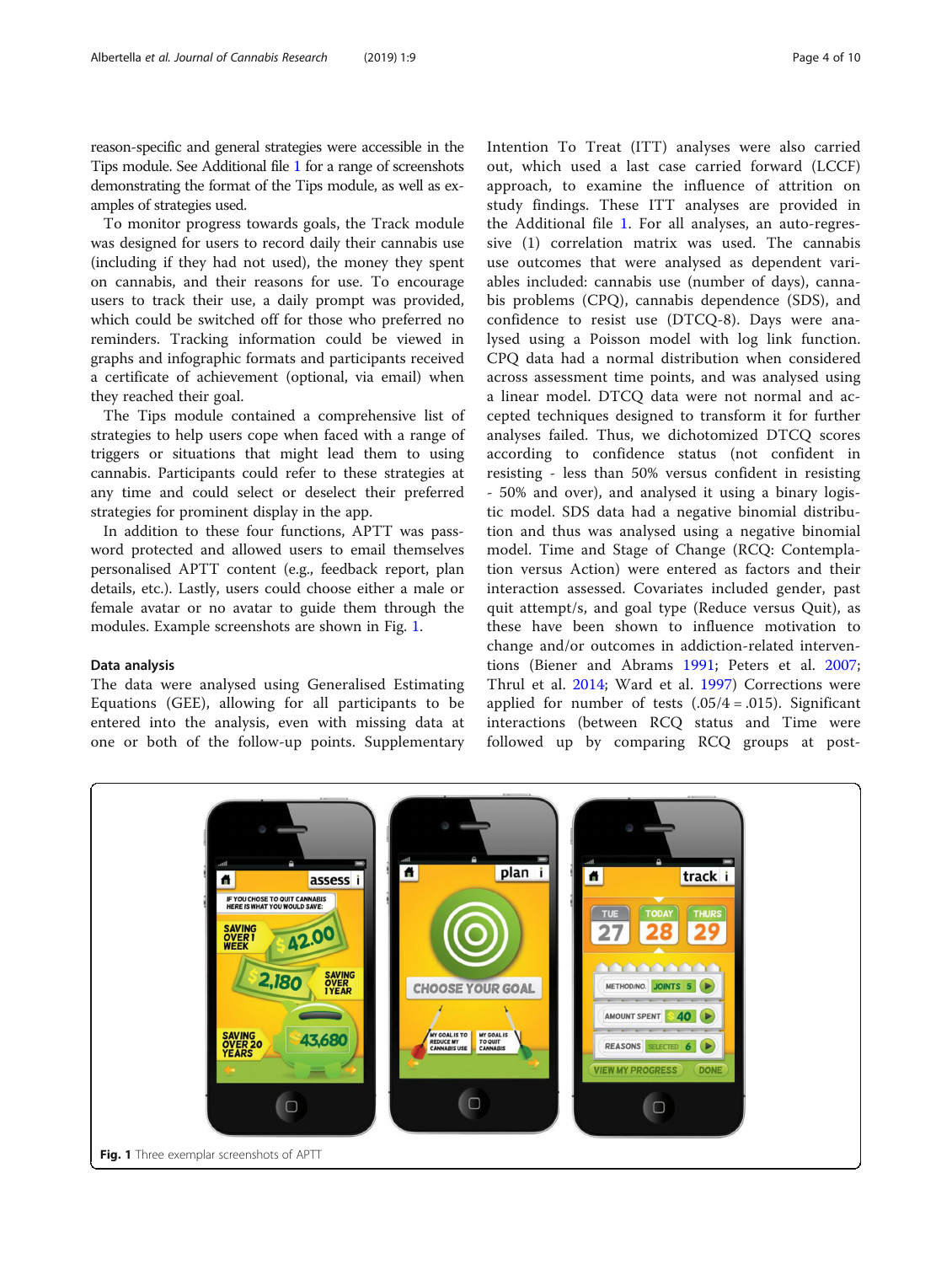intervention and follow-up. Follow-up group comparisons and participant usage and satisfaction data were analysed using Mann-Whitney U tests.

## Results

Of the 111 participants who completed the baseline assessment, 93 completed the post-intervention assessment (16% attrition), and 75 completed the one-month follow-up assessment (32% attrition). Attrition analyses were carried out to compare participants who completed all three assessments against those who dropped out either at the post or one-month follow-up on age, gender, RCQ status, and baseline scores on each of the four outcome variables. Between. These are presented in Table 1; notably, no significant differences were found.

Participants were 111 cannabis users, primarily male  $(64%)$  and aged between 18 and 50 years of age (mean = 26.7,  $SD = 7.8$ ). The majority (79%) were born in Australia, working full-time (46%), and had obtained a diploma or trade-level certificate (42%). Seventy-five percent of participants were classified as dependent using the cut-off of 3 and above for cannabis dependence according to the SDS (Swift et al. [1998](#page-9-0)). Three quarters (76%) of participants reported at baseline that they had previously made an attempt to quit their cannabis use, though just 11% had sought professional help for their cannabis use in the past. Sixty-nine percent of participants signed up to the app with the goal of reducing their cannabis use, and the remaining 31% wanted to quit. Participants were divided into either the contemplation stage (66%) or action stage (34%) of readiness to change. There was no association between stage of change and goal,  $p > .10$ .

Self-reported usage data and participant satisfaction data was collected at the post-intervention assessment and is reported in Table [2](#page-5-0). Over 40% of participants reported using the app over 20 times in the past month. Only two participants (2%) did not use the app at all. Participants in the Action Stage found APTT more motivating in terms of helping them manage their cannabis use,  $Z = -2.14$ ,  $p = 0.033$ . There was no group difference between participants in the Contemplation stage  $(Md = 11, 1-18, n = 59)$ and those in the Action stage  $(Md = 12, 4-18, n = 34)$ ,  $Z = -1.64$ ,  $p = .102$  on CSQ score.

Table [3](#page-6-0) contains descriptive statistics of the cannabis use variables analysed at baseline, post-intervention, and follow-up, for those participants who completed the corresponding assessment. The results of the GEEs for each outcome are shown in Table [4](#page-6-0). The GEE on Days used in the past month found a significant interaction between Time and RCQ stage, Wald  $\chi^2$  = 11.59, p = .003, which parameter estimates (not shown in Table [3](#page-6-0)) suggest was driven by differences between RCQ status groups at post-intervention, Wald  $\chi^2$  = 6.35, p = .012. A follow-up Mann-Whitney U test found that the Action group  $(Md = 24.5, 0-30)$  used cannabis less days than the Contemplation group  $(Md = 12.0, 0-30)$  at postintervention,  $Z = -3.06$ ,  $p = .002$ . This difference was no longer seen at follow-up,  $Z = -1.16$ ,  $p = .248$  $p = .248$  $p = .248$ . Figure 2a, which shows number of days (estimated marginal means) as a function of RCQ status over time. The GEE on DTCQ found a significant association between RCQ status and confidence to resist such that those in the Action stage had higher levels of confidence overall, Wald  $\chi^2$  = 8.54, p = .003. Figure [2b](#page-6-0) shows confidence (estimated marginal means) (%) as a function of RCQ status

Table 1 Descriptive statistics comparing participants who completed all three assessments (Completers) versus those who were lost to follow-up (Non-completers)

|                                  |             | Completers ( $n = 75$ ) | Non-completers ( $n = 36$ ) | $\overline{p}$ |
|----------------------------------|-------------|-------------------------|-----------------------------|----------------|
| Gender <sup>c</sup>              | Female %    | 32%                     | 44%                         | .201           |
| Age <sup>t</sup>                 | Mean        | 27.0                    | 26.2                        | .626           |
|                                  | <b>SD</b>   | 7.60                    | 8.37                        |                |
| Days <sup>m</sup>                | Md          | 28.0                    | 30.0                        | .056           |
|                                  | min - max   | $4 - 30$                | $7 - 30$                    |                |
| SDS <sup>a,m</sup>               | Md          | 6.0                     | 5.5                         | .695           |
|                                  | min - max   | $0 - 13$                | $0 - 12$                    |                |
| DTCQ <sup>c</sup>                | Confident % | 37%                     | 28%                         | .321           |
| CPQ <sup>t</sup>                 | Mean        | 7.1                     | 7.3                         | .689           |
|                                  | <b>SD</b>   | 3.46                    | 3.41                        |                |
| Reduce vs Quitc                  | Quit %      | 32%                     | 28%                         | .651           |
| Past quit attempt/s <sup>c</sup> | Yes %       | 76%                     | 75%                         | .908           |
| RCQ <sup>c</sup>                 | Action %    | 35%                     | 33%                         | .890           |

<sup>a</sup>Completers,  $n = 66$ ; Non-completers,  $n = 32$ 

Note:  $\epsilon$  indicates Chi-square test;  $\epsilon$  indicates t-test;  $\epsilon$  indicates = Mann-Whitney U test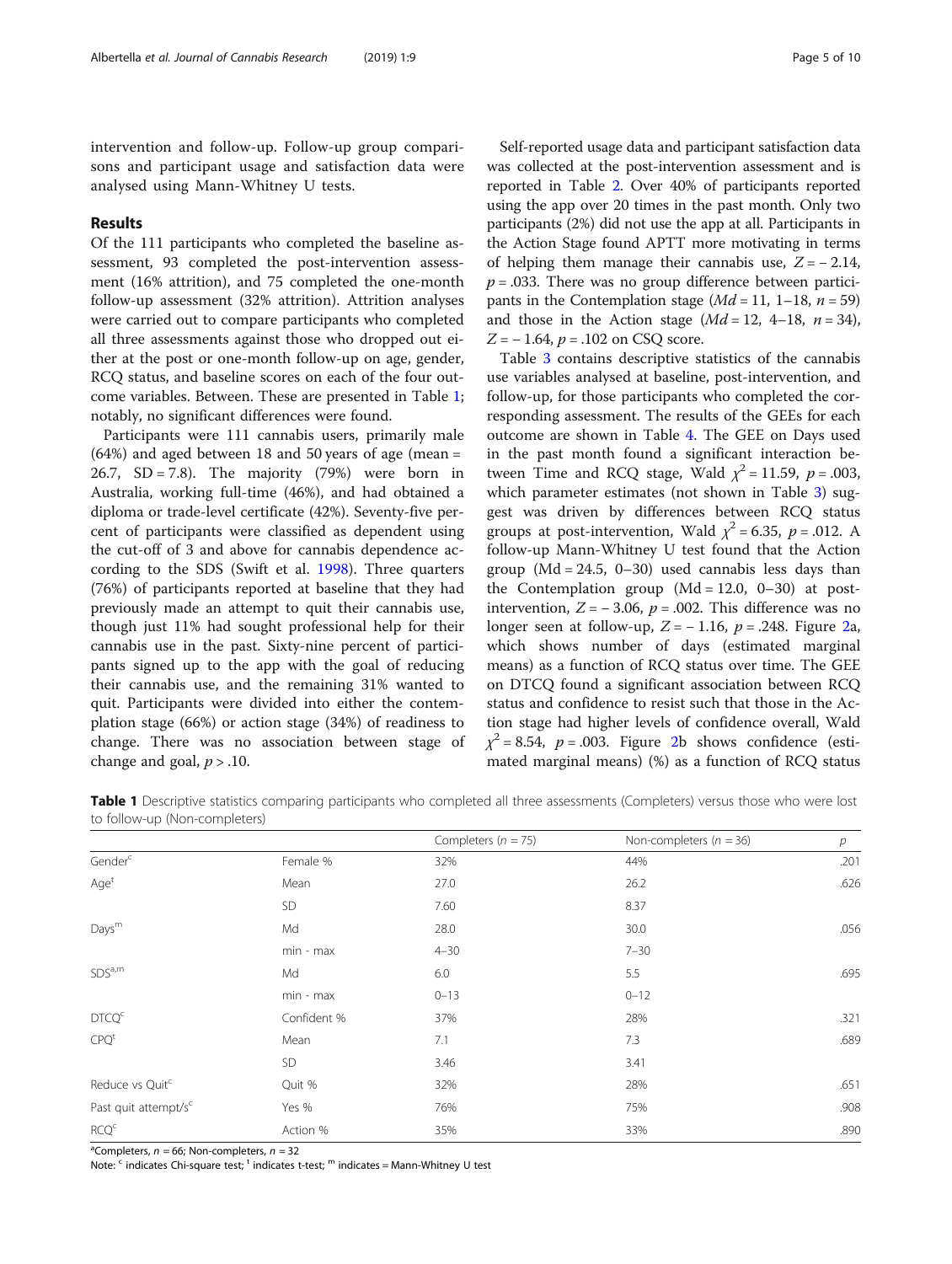<span id="page-5-0"></span>

| Table 2 Comparison of participants in the Contemplation stage (n = 59) against participants in the Action stage (n = 34) in relation to app usage and satisfaction |        |                      |                    |                     |                     |                        |                     |        |
|--------------------------------------------------------------------------------------------------------------------------------------------------------------------|--------|----------------------|--------------------|---------------------|---------------------|------------------------|---------------------|--------|
| How helpful was APTT in                                                                                                                                            |        | Not at all           | A little           | Somewhat            | Very much           | Extremely              | Md (min - max)      | Q      |
| Providing feedback?                                                                                                                                                | Cont.  | 12%                  | 20%                | 31%                 | 27%                 | 10%                    | $2(0-4)$            | 559    |
|                                                                                                                                                                    | Action | 3%                   | 24%                | 29%                 | 41%                 | 3%                     | $2(0-4)$            |        |
| Setting a goal?                                                                                                                                                    | Cont.  | 12%                  | 31%                | 34%                 | 17%                 | 7%                     | $2(0-4)$            | .228   |
|                                                                                                                                                                    | Action | 6%                   | 32%                | 21%                 | 32%                 | 9%                     | $2(0-4)$            |        |
| Monitoring goal progress?                                                                                                                                          | Cont.  | 9%                   | 24%                | 22%                 | 41%                 | 5%                     | $2(0-4)$            | 542    |
|                                                                                                                                                                    | Action | 6%                   | 27%                | 21%                 | 29%                 | 18%                    | $2(0-4)$            |        |
| Monitoring cannabis use?                                                                                                                                           | Cont.  | 9%                   | 12%                | 20%                 | 42%                 | 17%                    | $3(0-4)$            | 238    |
|                                                                                                                                                                    | Action | 0%                   | 21%                | 15%                 | 32%                 | 32%                    | $3(1-4)$            |        |
| Understanding reasons for use?                                                                                                                                     | Cont.  | 29%                  | 29%                | 14%                 | 24%                 | 5%                     | $(0-4)$             | .085   |
|                                                                                                                                                                    | Action | 9%                   | 32%                | 27%                 | 24%                 | 9%                     | $2(0-4)$            |        |
| Providing strategies to manage use?                                                                                                                                | Cont.  | 32%                  | 29%                | 20%                 | 14%                 | 5%                     | $(0-4)$             | 338    |
|                                                                                                                                                                    | Action | 18%                  | 35%                | 29%                 | 18%                 | 8%                     | $1 (0-3)$           |        |
| Motivating reduced use?                                                                                                                                            | Cont.  | 25%                  | 27%                | 32%                 | 12%                 | 3%                     | $(0-4)$             | $033*$ |
|                                                                                                                                                                    | Action | 6%                   | 35%                | 27%                 | 21%                 | 12%                    | $2(0-4)$            |        |
|                                                                                                                                                                    |        | Less than 5 mins (0) | $5 - 10$ min $(1)$ | $11 - 30$ min $(2)$ | $31 - 60$ min $(3)$ | More than 60 mins (4)  | $-$ max)<br>Md (min |        |
| How much time on average did you                                                                                                                                   | Cont.  | 66%                  | 25%                | 7%                  | 2%                  | 0%                     | $0(0-3)$            | 303    |
|                                                                                                                                                                    | Action | 53%                  | 41%                | 6%                  | 0%                  | 0%                     | $0(0-2)$            |        |
|                                                                                                                                                                    |        | I didn't use it (0)  | $1-2$ times $(1)$  | $3-10$ times $(2)$  | $11-20$ times $(3)$ | More than 20 times (4) |                     |        |
| How many times did you use APTT in the past month                                                                                                                  | Cont.  | 0%                   | 3%                 | 20%                 | 29%                 | 48%                    | $3(1-4)$            | 058    |
|                                                                                                                                                                    | Action | 6%                   | 0%                 | 38%                 | 24%                 | 32%                    | $3(0-4)$            |        |

 $p < 05$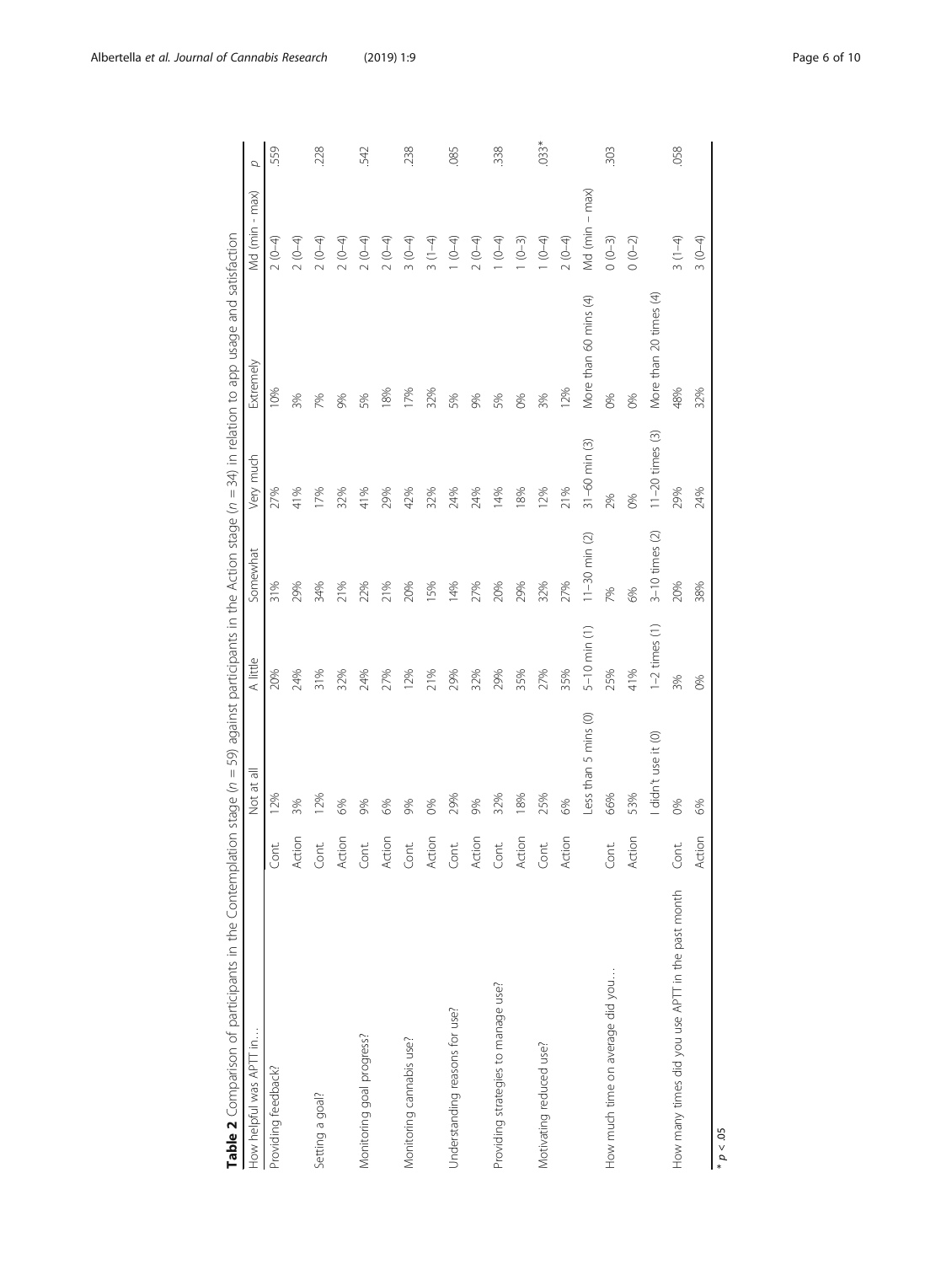<span id="page-6-0"></span>Table 3 Cannabis use measures across study assessment points

 $\mathbf a$ 30 25

|                  |       | Baseline (111) | Post (93) | Follow-up (75) |
|------------------|-------|----------------|-----------|----------------|
| Days             | Md    | 29             | 21        | 20             |
|                  | Range | $4 - 30$       | $0 - 30$  | $0 - 30$       |
| DTCQ (%)         | Md    | 40%            | 50%       | 48%            |
|                  | Range | $0 - 100%$     | $0 - 93%$ | $0 - 100%$     |
| <b>CPQ</b>       | M     | 7.1            | 4.8       | 5.0            |
|                  | sem   | .33            | .39       | .50            |
| SDS <sup>a</sup> | Md    | 6              | 4         | 3              |
|                  | Range | $0 - 13$       | $0 - 14$  | $0 - 14$       |

SDS Severity of Dependence, CPQ Cannabis Problems Questionnaire, DTCQ Drug Taking Confidence Questionnaire, Days (cannabis use days in past month)<br><sup>a</sup> Ns = 98/93/75

## Table 4 GEE regression results

|                                                   | Β       | <b>SE</b> | Exp(B) | Wald $X^2$ | р         |
|---------------------------------------------------|---------|-----------|--------|------------|-----------|
| Dependent variable: Days used ( $n = 111/93/75$ ) |         |           |        |            |           |
| Time                                              |         |           |        | 27.512     | < .001    |
| <b>RCQ</b>                                        |         |           |        | 8.411      | .004      |
| RCQ x Time                                        |         |           |        | 11.593     | $.003*$   |
| Gender                                            | .064    | .0652     | 1.066  | .959       | .327      |
| Reduce vs Quit                                    | .117    | .0592     | 1.124  | 3.887      | .049      |
| Past attempt                                      | .145    | .0906     | 1.156  | 2.550      | .110      |
| Dependent variable: DTCQ8 ( $n = 111/93/75$ )     |         |           |        |            |           |
| Time                                              |         |           |        | 3.274      | .195      |
| <b>RCQ</b>                                        |         |           |        | 8.543      | $.003*$   |
| RCQ x Time                                        |         |           |        | .780       | .677      |
| Gender                                            | .115    | .3397     | .892   | .114       | .735      |
| Reduce vs Quit                                    | $-.433$ | .3501     | 1.541  | 1.528      | .216      |
| Past attempt                                      | $-.392$ | .3475     | 1.480  | 1.272      | .259      |
| Dependent variable: SDS score ( $n = 983/93/75$ ) |         |           |        |            |           |
| Time                                              |         |           |        | 13.920     | $.001*$   |
| <b>RCQ</b>                                        |         |           |        | 16.034     | $< .001*$ |
| RCQ x Time                                        |         |           |        | .466       | .792      |
| Gender                                            | $-.038$ | .1246     | .962   | .095       | .758      |
| Reduce vs Quit                                    | .458    | .1097     | 1.581  | 17.430     | $< .001*$ |
| Past attempt                                      | .302    | .1293     | 1.353  | 5.465      | .019      |
| Dependent variable: CPQ score ( $n = 111/93/75$ ) |         |           |        |            |           |
| Time                                              |         |           |        | 61.172     | $<.001*$  |
| <b>RCQ</b>                                        |         |           |        | 2.824      | .093      |
| <b>RCQ x Time</b>                                 |         |           |        | 5.278      | .071      |
| Gender                                            | $-.082$ | .6818     | .921   | .014       | .904      |
| Reduce vs Quit                                    | 1.159   | .7092     | 3.185  | 2.669      | .102      |
| Past attempt                                      | 1.445   | .7204     | 4.240  | 4.020      | .045      |

<sup>a</sup>some participants had items of the SDS questionnaire missing at baseline due to a questionnaire error. These participants were omitted from these analyses \*  $p < .015$ 





Fig. 2 Estimated marginal means for participants in the Contemplation (black circles, full line) and Action (grey circles, dashed line) stages of change from corresponding GEE regressions on: a Cannabis use (number of days), **b** Confidence to resist using cannabis (DTCQ-8), **c** Severity of dependence (SDS scores), and d Cannabis problems (CPQ scores)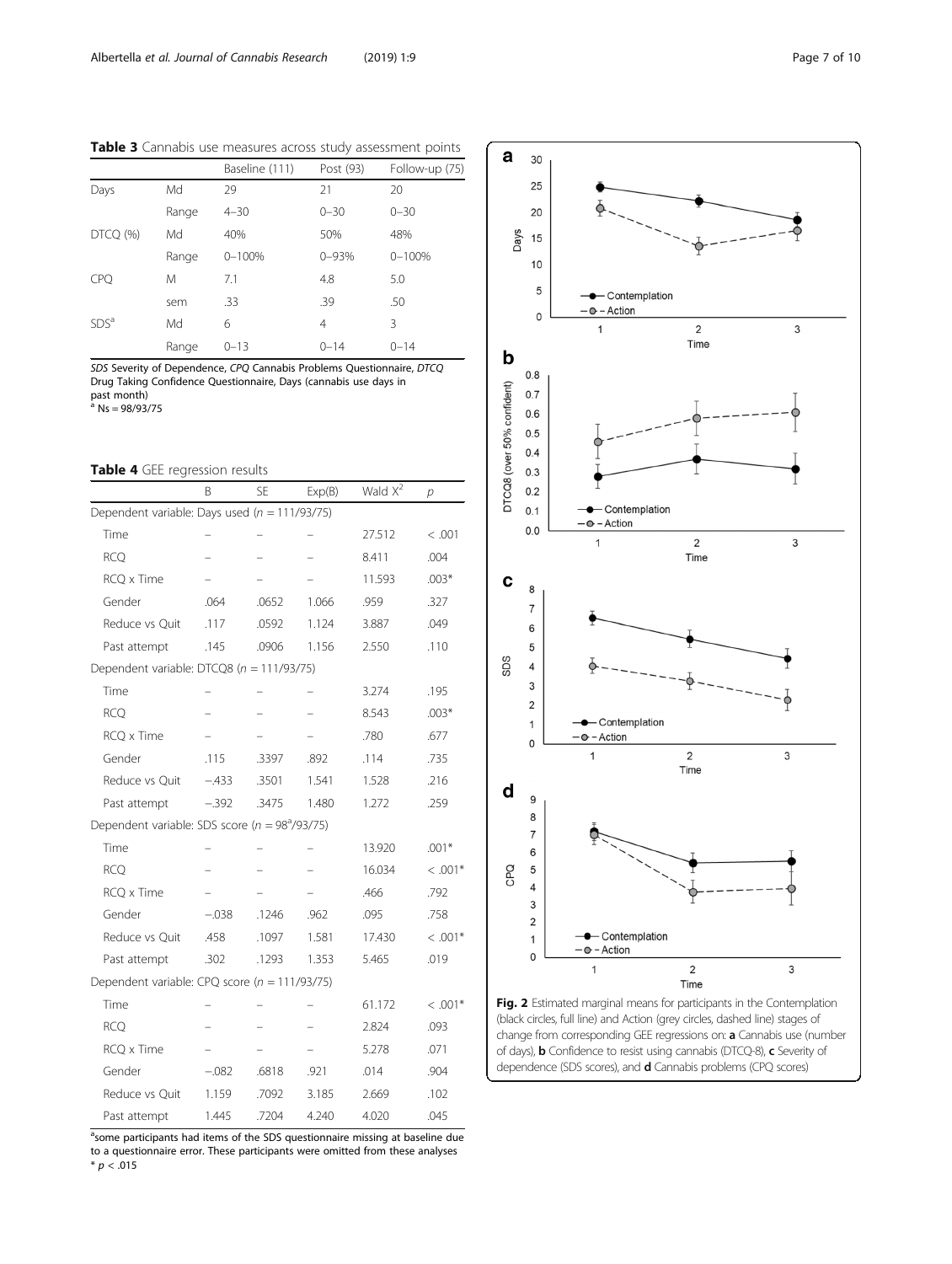and time. The GEE on SDS found a significant association between RCQ status and dependence scores, Wald  $\chi^2$  = 16.03, *p* < .001, with participants in the Action stage having lower dependence overall. Further, participants wanting to quit (versus reduce) showed greater dependence overall, Wald  $\chi^2$  = 17.43,  $p < .001$ . There was also a significant effect of time, Wald  $\chi^2 = 13.92$ ,  $p = .001$ . Figure [2c](#page-6-0) shows the estimated marginal means of SDS as a function of time and RCQ status. Finally, the GEE on CPQ found a significant effect of time. The estimated marginal means corresponding to this analysis are shown in Fig. [2](#page-6-0)d.

The results from the ITT analyses revealed similar results across all outcomes (see Additional file [1](#page-8-0)).

## **Discussion**

The present study aimed to explore the feasibility and acceptability of a newly developed smartphone application, APTT, designed to assist cannabis users to reduce or quit their use of the drug. To the authors' knowledge this is one of the first apps for the self-management of cannabis use to be trialled, which is grounded in evidence-based intervention principles. The findings of the current study suggest that APTT is a feasible and acceptable mobile-based intervention for cannabis users wishing to reduce or quit their use.

Stage of change predicted app perceptions; Participants in the Action stage rated the app as more motivating than participants in the Contemplation stage. Interestingly, there was a trend toward participants in the Action stage using the app less frequently than Contemplators. This latter finding might reflect the different purposes for which the app was being used. For instance, Contemplators might be using the app primarily for tracking their use, while participants in the Action stage more for accessing strategies and motivational support. This highlights the importance of measuring engagement in various ways, as successful engagement might not necessarily be a matter of quantity. Indeed, this may explain mixed findings in past research; while readiness for change should theoretically predict client engagement in a program, many studies have not found this (Choi et al. [2015;](#page-8-0) Sloas et al. [2017\)](#page-9-0). Future research asking treatment users themselves what they consider successful engagement to look like might be fruitful. In relation to mobile app engagement specifically, future research examining which domains of mobile app user engagement best predict outcomes is needed.

The current study found significant reductions over the course of the study for cannabis use, cannabis-related problems, and severity of dependence. This finding should be considered with some caution as no comparison group was included in this pilot study, and it is common for even control group participants to show improvements on outcome measures, particularly among treatment seekers, as was the case for the participants in this study. However, in other online treatment studies, waitlist control participants have been shown to reduce their cannabis use by around 17% (3-month follow-up) (e.g., Tossmann et al. [2011\)](#page-9-0). In the current study, cannabis use days reduced by 20% (from baseline to post-intervention). Notably, unlike other studies, there was no minimum use threshold for inclusion into the study (other than having used cannabis in the past month and wanting to reduce or quit use). Looking at just participants in the Action stage (who might be argued to be more in line with treatment-seeking samples in other studies), cannabis use reduced on average by 29% (in contrast to 14% in Contemplation stage). Such reductions, in the absence of a minimum use threshold for entry, and from such an easily accessible and lowcost intervention warrant attention for further study in an RCT.

Participants in the Action stage differed from participants in the Contemplation group in terms of changes in cannabis use days over the course of the study. At post-intervention, participants in the Action group used cannabis less days than the Contemplation group. As shown in Fig. [2a](#page-6-0), this difference was no longer present at follow-up.

The study has some limitations that are worthy of consideration. First, this was a non-controlled study to examine whether participants would use APTT and to gauge the feasibility of doing a larger trial Thus, it cannot be known whether the changes seen in cannabis use/problems were a result of the intervention itself or some other unrelated factor. Second, we were unable to monitor participants' actual use of the app, including the use of different functions and time spent using it, due to the cost of designing an app with that capability. The method used in the current study to assess engagement was limited in various ways, such as app usage items not being specific to features of the app (e.g., times used monitoring functions), which would have been useful in supporting our interpretation that people in the Contemplation stage used the app more frequently because they were using it to track their use. Also, self-reported usage data is subject to bias and memory influences. Recently, alternative methods of gauging usage data have emerged, including freely downloadable apps designed specifically to collect this information about other apps. Such app usage information will provide a more objective measure of engagement and should be used in future studies. Finally, we did not examine whether using the app motivated continued help-seeking for those that did not meet their initial goal of reducing/quitting.

Future directions, aside from addressing the above noted limitations, include a version of APTT modified for use in conjunction with face-to-face treatment. Additional modifications/extensions include a cognitive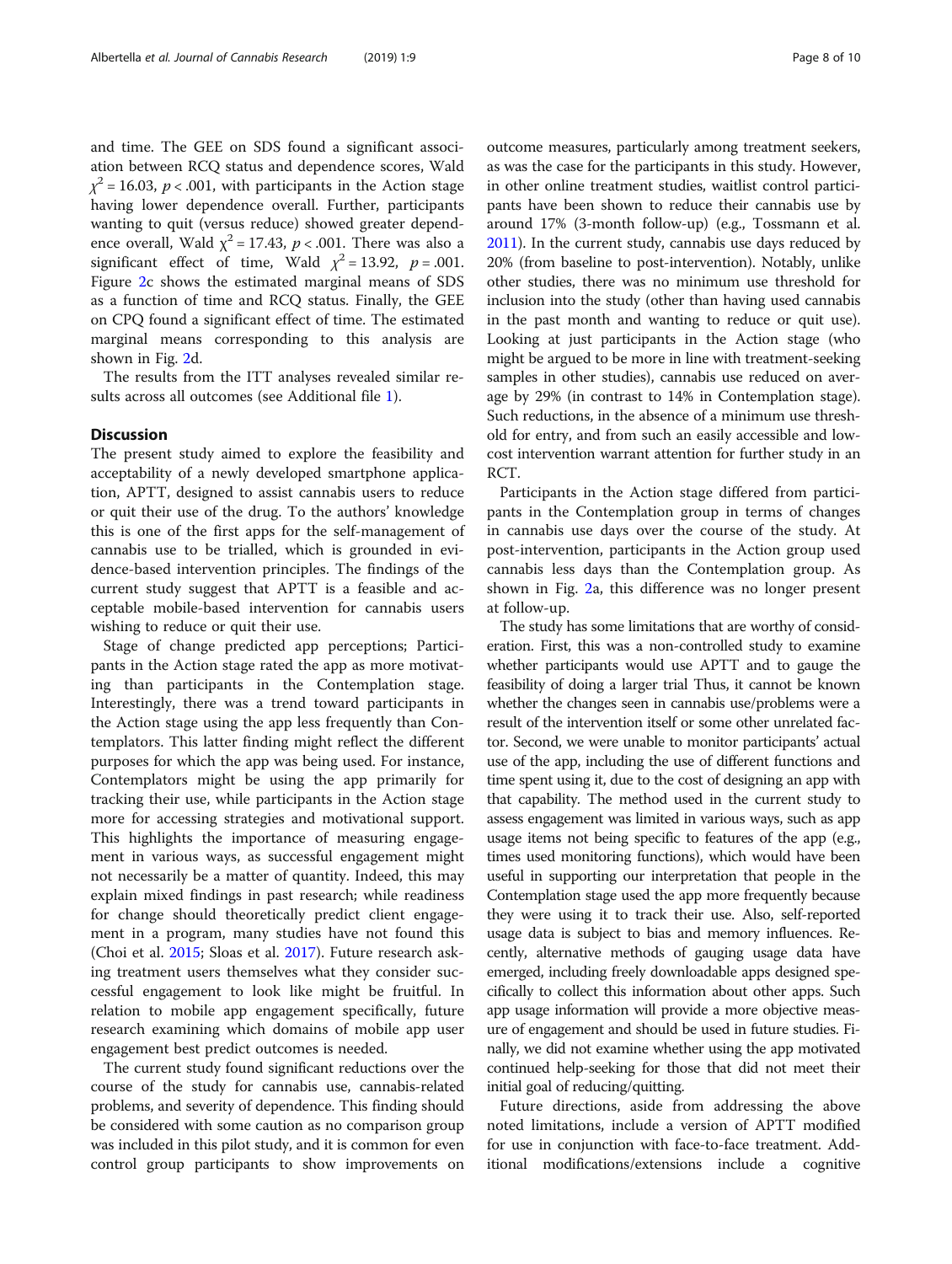<span id="page-8-0"></span>training module, which could enhance the learning and implementation of strategies through the improvement of cognition (Bickel et al. 2014), and a harm reduction module, which could cover topics such as using high CBD strains (which may be protective against harms associated with THC, Niesink and van Laar [2013\)](#page-9-0), vaping instead of smoking, and information of interactions of cannabis with other drugs where evidence is available to support their inclusion in a clinical intervention.

## Conclusion

Advancement in technology has brought new ways in which a wide range of health interventions can be developed and delivered. Current interventions for cannabis users are limited by low uptake due to accessibility and stigma concerns. APTT offers the advantage of convenient delivery via a smartphone, minimising considerably concerns about accessibility and stigma. The current study offers strong support for APTT's feasibility and acceptability as an intervention for cannabis users wishing to manage their use.

## Additional file

[Additional file 1:](https://doi.org/10.1186/s42238-019-0009-6) Supplementary materials to accompany 'A Smartphone App Intervention for Adult Cannabis Users Wanting to Quit or Reduce Their Use: A Pilot Evaluation'. (DOCX 2601 kb)

#### Abbreviations

APTT: Assess, Plan, Tips, and Track; CPQ: Cannabis Problems Questionnaire; CSQ/CSQ-7: Client Satisfaction Questionnaire (7 items); DTCQ/DTCQ-8: Drug Taking Confidence Questionnaire (8 items); GEE: Generalised Estimating Equations; ITT: Intention to Treat; LCCF: Last case carried forward; RCQ: Readiness to Change Questionnaire; SDS: Severity of Dependence Scale: TLFB: Time Line Follow Back

#### Acknowledgements

None

#### Authors' contributions

LA and LG wrote the first draft of the manuscript, jointly. LA analysed the data. All authors have contributed to subsequent versions and have approved the final version.

#### Authors' information

This research was conducted primarily when all authors were at the National Cannabis Research and Prevention Centre, UNSW. The corresponding author for this publication is Dr. Lucy Albertella, currently positioned at Monash University, VIC, Australia (email: [lucy.albertella@monash.edu](mailto:lucy.albertella@monash.edu)).

#### Funding

This work was supported by the Australian Government Department of Health through funding given to the National Cannabis Prevention and Information Centre.

#### Availability of data and materials

Available upon request.

#### Ethics approval and consent to participate

This study was approved by the Ethics Committee of UNSW and consent to participate was obtained from all participants.

#### Consent for publication

Not applicable

#### Competing interests

The authors declare that they have no competing interests.

#### Author details

<sup>1</sup>National Cannabis Prevention and Information Centre, UNSW Sydney, Kensington, NSW, Australia. <sup>2</sup> Centre for Emotional Health, Department of Psychology, Macquarie University, North Ryde, NSW, Australia. <sup>3</sup>Sunshine Coast Mind and Neuroscience Thompson Institute, University Sunshine Coast, Sunshine Coast, QLD, Australia. <sup>4</sup>School of Psychological Sciences, Monash University, Clayton, VIC, Australia.

#### Received: 25 April 2019 Accepted: 24 July 2019 Published online: 16 August 2019

#### References

- Agosti V, Levin FR. Predictors of treatment contact among individuals with cannabis dependence. Am J Drug Alcohol Abuse. 2004;30(1):121–7.
- AIHW. National Drug Strategy Household Survey 2016: detailed findings; 2017. Retrieved from Canberra, Australia
- Aitken M, Clancy B, Nass D. The growing value of digital health: evidence and impact on human health and the healthcare system; 2017. Retrieved from
- Albertella L, Le Pelley ME, Yücel M, Copeland J. Age moderates the association between frequent cannabis use and negative schizotypy over time. Addict Behav. 2018;87:183–9.
- Bickel WK, Moody L, Quisenberry A. Computerized working-memory training as a candidate adjunctive treatment for addiction. Alcohol Res. 2014;36(1):123.
- Biener L, Abrams DB. The contemplation ladder: validation of a measure of readiness to consider smoking cessation. Health Psychol. 1991;10(5):360.
- Byambasuren O, Sanders S, Beller E, Glasziou P. Prescribable mHealth apps identified from an overview of systematic reviews. NPJ Digit Med. 2018;1(1): 12. <https://doi.org/10.1038/s41746-018-0021-9>.
- Choi S, Adams SM, Morse SA, MacMaster S. Gender differences in treatment retention among individuals with co-occurring substance abuse and mental health disorders. Subst Use Misuse. 2015;50(5):653–63.
- Chye Y, Lorenzetti V, Suo C, Batalla A, Cousijn J, Goudriaan AE, Jenkinson M, Martin-Santos R, Whittle S, Yücel M. Alteration to hippocampal volume and shape confined to cannabis dependence: a multi-site study. Addict Biol. 2019;24(4):822–34.
- Cohn AM, Hunter-Reel D, Hagman BT, Mitchell J. Promoting behavior change from alcohol use through mobile technology: the future of ecological momentary assessment. Alcohol Clin Exp Res. 2011;35(12):2209–15.
- Connors GJ, DiClemente CC, Velasquez MM, Donovan DM. Substance abuse treatment and the stages of change: selecting and planning interventions. New York: Guilford press; 2013.
- Copeland J, Gilmour S, Gates P, Swift W. The cannabis problems questionnaire: factor structure, reliability, and validity. Drug Alcohol Depend. 2005;80(3):313–9.
- Copeland J, Swift W. Cannabis use disorder: epidemiology and management. Int Rev Psychiatry. 2009;21(2):96–103.
- Copeland J, Swift W, Roffman R, Stephens R. A randomized controlled trial of brief cognitive–behavioral interventions for cannabis use disorder. J Subst Abus Treat. 2001;21(2):55–64.
- Crane D, Garnett C, Brown J, West R, Michie S. Behavior change techniques in popular alcohol reduction apps: content analysis. J Med Internet Res. 2015;17(5): e118.
- Cunningham JA. Remissions from drug dependence: is treatment a prerequisite? Drug Alcohol Depend. 2000;59(3):211–3.
- Davis ML, Powers MB, Handelsman P, Medina JL, Zvolensky M, Smits JA. Behavioral therapies for treatment-seeking cannabis users: a meta-analysis of randomized controlled trials. Eval Health Prof. 2015;38(1):94–114.
- Gates P, Copeland J. Treating cannabis use disorders through technology-assisted interventions: the telephone and internet handbook of cannabis and related pathologies. London: Elsevier; 2017. p. 1093–100.
- Gates P, Copeland J, Swift W, Martin G. Barriers and facilitators to cannabis treatment. Drug Alcohol Rev. 2012;31(3):311–9.
- Gossop M, Darke S, Griffiths P, Hando J, Powis B, Hall W, et al. The severity of dependence scale (SDS): psychometric properties of the SDS in English and Australian samples of heroin, cocaine and amphetamine users. Addiction. 1995;90(5):607–14. <https://doi.org/10.1111/j.1360-0443.1995.tb02199.x>.